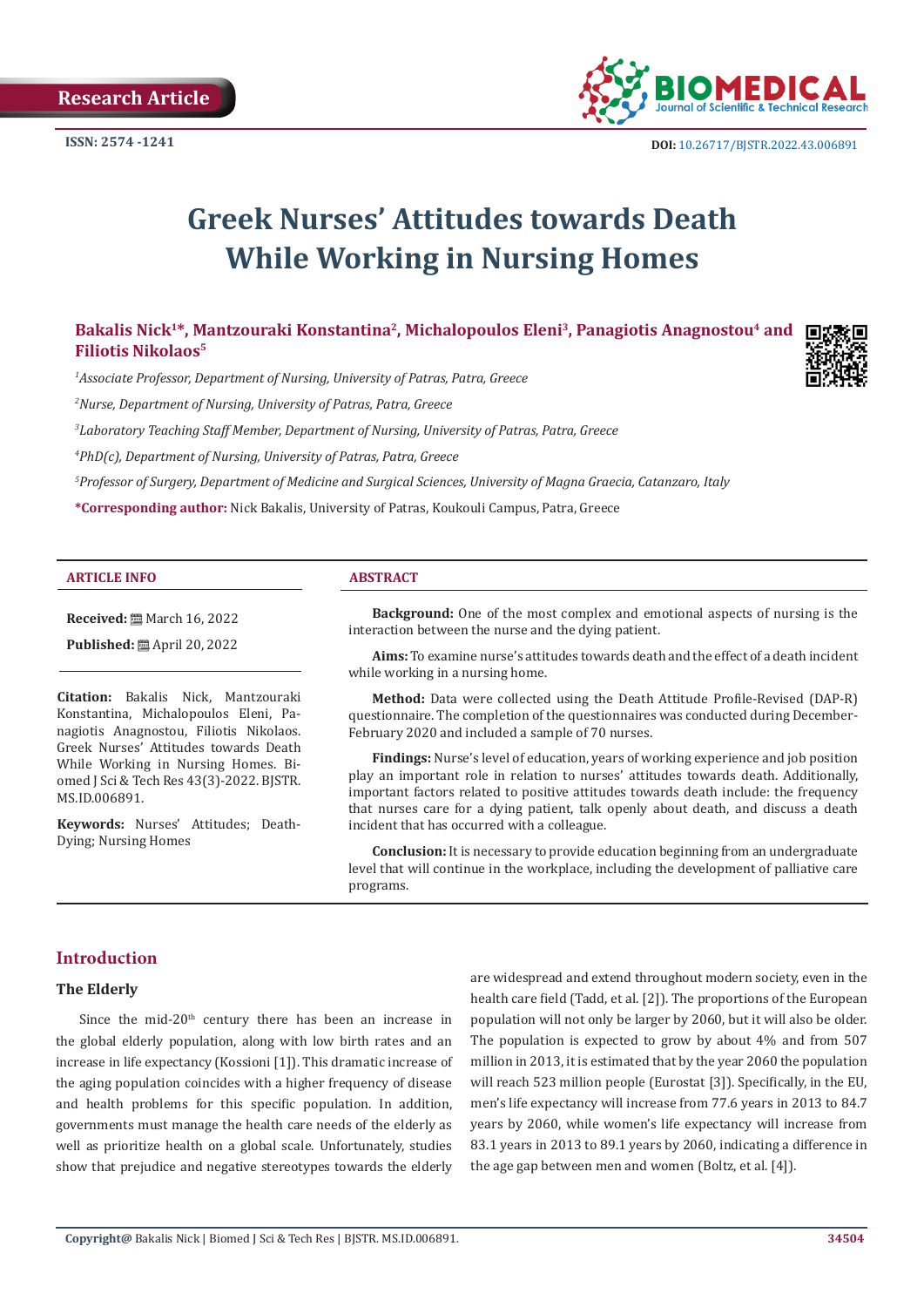Greece is among the top six rapidly aging countries among Japan, South Korea, Spain, Portugal, and Italy (Hellenic Statistical Authority [5]). The data demonstrates that the life expectancy of people living in Greece will increase in the coming years. Specifically, life expectancy in Greece is likely to increase from 2013 to 2060, by 6.9 years for men (an increase from 78 years to 84.9 years) and by 5.7 years for women (an increase from 83.3 years to 89 years) (Hellenic Statistical Authority [5]).

#### **Nursing Homes in Greece**

Greece has no special health services for the elderly. The elderly population is served by the National Health System (NHS) as all citizens are provided health care services at hospitals and clinics. Besides the hospital, doctors offer their services in private clinics and as part of the NHS and through health centers. However, in Greece there are no available care facilities specifically designed for the elderly, though, in recent years, programs such as "Help at home", the Centers for the Elderly as well as Day Care Centers for the Elderly and Friendship Clubs have been established. Although the above government actions offer significant benefits for the elderly population, the hospitality offered is usually short and their main purpose is to keep the elderly as an autonomous, equal and active member of the community. Thus, the care of the elderly in Greece is mainly supported by their family. However, families face a modern fast pacing way of life, as well as increasing personal and professional responsibilities, leading to the need to set up long term care units for the elderly. This is because families cannot help their loved ones, so they choose alternative ways to offer long term care for their aged family member (Greek Care Homes Association [6]).

The establishment and operation of nursing homes in Greece (Independent Living and Assisted Living) are determined by law and provide the elderly with healthy accommodation, healthy and adequate nutrition, continuous care and personal hygiene, physiotherapy sessions, medical and nursing care. Admission to such homes is based on the individual's health care needs and timely admission to the appropriate health care facility. By law (Law 3198/2014), the capacity of permeant accommodation for the elderly can range between 10 to 100 beds. A license to operate a nursing home is provided by the Ministry of Health. In Greece today there are about 100 legal nursing homes of non-profit or for-profit nature that accommodate about 3,000-5,000 elderly people (Greek Care Homes Association [6]).

#### **Perceptions of Death**

Inevitably, relationships with patients who are in the final stages of life, cause an emotional response to people caring for them such as doctors and nurses. Within the health care setting, where contact with grief and pain is a daily norm, as is the case for hospital staff, staff tend to develop either a defensive attitude or empathize with the patient and family. This defensive attitude creates an emotional shield for doctors and nurses that prevents them from feeling the patient's grief. This behavior often comes across as distant, cold and even at times inhumane. On the other hand, when health professionals demonstrate feelings of empathy towards their patients, emotions between the patient and staff are confused, the fears of one become the fears of the other and vice versa (Marcysiak, et al. [7]). Doctors and nurses need to be aware of their feelings about death and not deny grief, as it is an integral part of their professional life (AlSenany, et al. [8]). According to (Burles, et al. [9]) palliative care is a therapeutic approach that improves the quality of life of patients and their families, who face problems related to life-threatening diseases. It is based on the prevention and alleviation of the manifestations of the disease, along with other unpleasant physical symptoms such as pain management, as well as psychosocial and spiritual issues (Madden, et al. [10]).

Palliative care has a fundamental role in the care of patients during the end-of-life stage, thus being a basic human right. The approach and duration of care depend on the condition and stage of the individual's illness (Reymond [11]). Relationships with family members of the dying patient are an important factor of emotional stress for the nursing staff. Nurses are often called upon by persistent relatives to provide information at a diagnostic or therapeutic level (Ghandourh [12]). Relatives, on their part, seek the nurse's advice and guidance, as they are overwhelmed with fear of their loved ones impending death (Shinde, et al. [13]).

#### **Nurses' Attitudes**

Stress due to the fear of death and loneliness is an important issue that affects the quality of life of the elderly. A study conducted by (Lehto, et al. [14]) demonstrated the beneficial effects of laughing as a remedy for loneliness and fear of death in older people living in nursing homes. Nurses need to incorporate laughter therapy into routine nursing home programs. According to another study, the most common attitude nurses demonstrate towards death is to offer support to patients and their families by expressing emotions such as grief, compassion and empathy (Marcysiak, et al. [15]). Nurses must maintain a balance between self-care and patient care. Thus, it is very common for them to experience intense physical and mental fatigue since they cannot emotionally distance themselves from their patient's situation. Therefore, in order to emotionally protect themselves, nurses must seek support from other colleagues or councellors (Burles, et al. [9]).

#### **Older Adults' Attitudes towards Death**

Many older adults living with their family feel that they have lost their dignity, independence and feel neglected or ignored. (Konstantinidis, et al. [15]) found that older people living alone had a higher rate of financial distress, symptoms of depression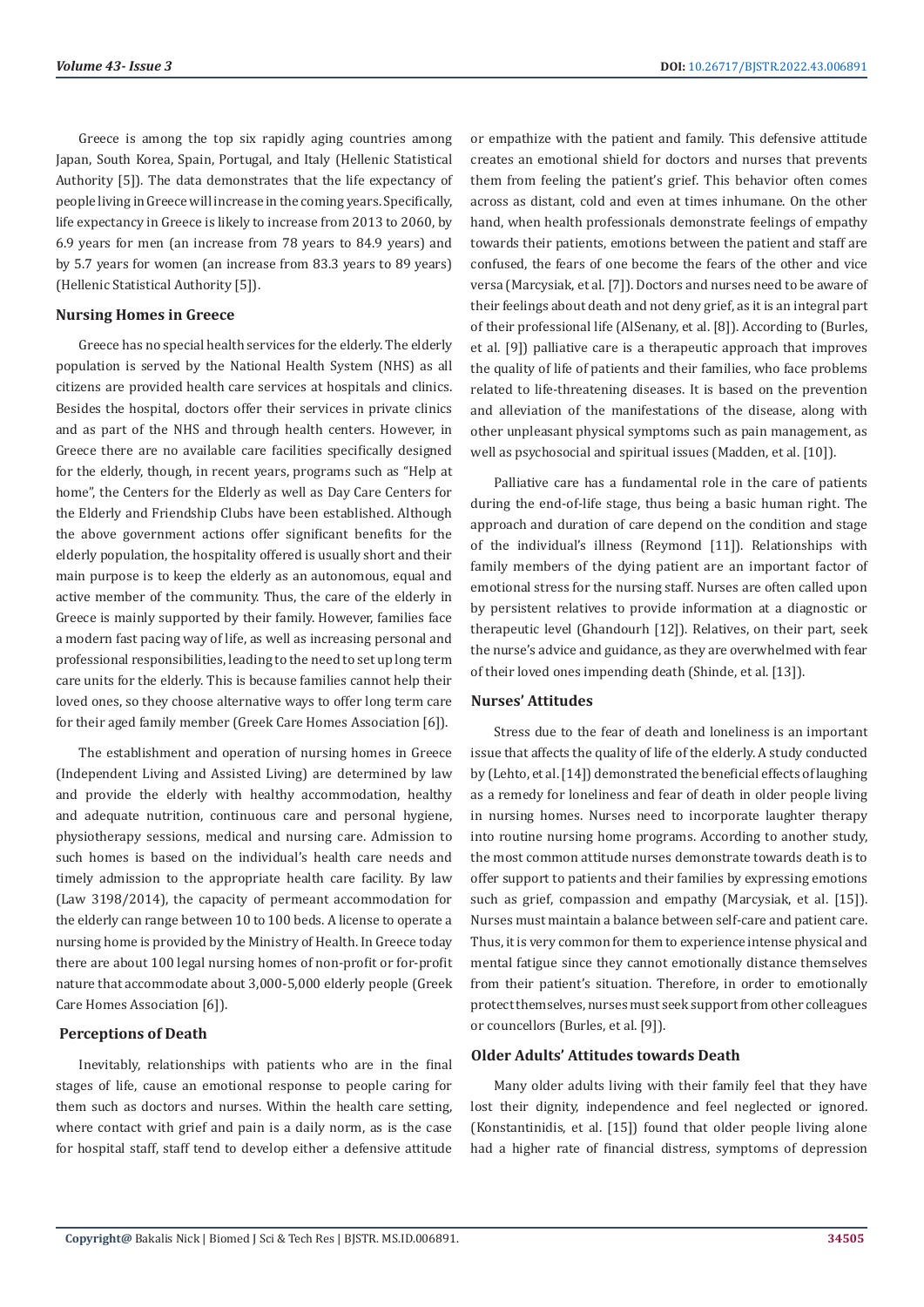and low life satisfaction as death approached. People who live in a nursing home seem to have a negative self-perception and low self-esteem compared to those who live with their family (Bui, et al. [16]). Research conducted by (Kenealy, et al. [17]) demonstrated that the quality of life of older adults was significantly affected by their place of residence. The study found that older adults' that lived in nursing homes had lower quality of life and more health problems, in contrast to those who lived with a family member. Subsequently, a study by (Wincur, et al. [18]) found that there is a close relationship between psychosocial well-being and cognitive performance in groups of elderly people living in the community. The same study revealed that people living in the community have positive outcomes and better mental health than people living in institutions. A study conducted by (Sorescu [19]) demonstrated that older adults experience poor quality of life while living in nursing homes due to health professionals inadequate training and lack of support. The same research states that health professionals who are not trained in matters related to the care of the elderly resort to mistaken and unhelpful techniques. A study by (Heydari, et al. [20]) found that people who lived with their families have a better quality of life than those who live in nursing homes. It appears that in terms of their physical and mental health, elderly people living in nursing homes demonstrate poor health and emotional distress. The literature review revealed that there is a lack of research studies conducted in Greece on this issue.

### **Aims**

The purpose of this study was to examine nurse's attitudes towards death and the effect of a death incident while working in a nursing home.

# **Materials and Methods**

The Death Attitude Profile – Revised (DAP – R) questionnaire created by (Wong, et al. [21]) was used to collect the data. This questionnaire consists of 32 statements related to different attitudes towards death, using a seven-point Likert scale (1: Strongly disagree, 7: Strongly agree). Specific items are categorized into 5 dimensions, Fear of Death (7 items), Neutral Acceptance (5 items), Escape Acceptance (5 items), Approach Acceptance (10 items) and Death Avoidance (5 items). The score of each item ranged from 1 to 7. A high item score demonstrated a tendency of the behavior for the specific dimension (Wong, et al. [21]). The research tool was translated into the Greek language and evaluated in terms of reliability demonstrating good reliability by (Malliarou, et al. [22]). In the present study, the reliability for each dimension was calculated ( $α = 0.812$  Fear of Death,  $α = 0.733$  Neutral Acceptance, α = 0.705 Escape Acceptance, α = 0.752 Approach Acceptance, α = 0.826 Death Avoidance) and was considered satisfactory. The second part of the questionnaire included four (4) questions by

which the impact of death on nurses working in nursing homes in the Prefecture of Achaia were investigated. Finally, the third part of the questionnaire included questions related to participants demographic characteristics. The research was conducted during December-February 2020.

# **Procedure**

Due to the Covid-19 pandemic and the restrictive measures in force, it was decided to distribute the questionnaire in electronic form (Google forms). All procedures were performed in compliance with relevant laws and institutional guidelines. This study received ethical approval by the institutional review board of the University of Patras (Greek registration number: 7364). Nursing homes (7 in total) based in the prefecture of Achaia (one of the largest prefectures in the country) were identified and letters informing administers about the purpose of the study and asking for their permission were sent. Upon receiving confirmation from the nursing homes administration and agreeing to take part in the study, the questionnaire was then uploaded to the nursing home website. Nurses working in the nursing homes had access to the questionnaire and those who wished to participate, completed the online questionnaire. The first page of the questionnaire included information related to the purpose of the study and questionnaire completion guidelines. Information regarding nurse's anonymity, confidentiality and voluntary participation were also included. Participants who agreed to join the study completed the questionnaire. The time needed to complete the questionnaire ranged from 6-9 minutes.

# **Sample**

A convenience sample of Registered Nurses was recruited. A total of 70 nurses working in nursing homes completed the questionnaire.

### **Statistical Analysis**

Descriptive analysis was used to describe the sample and parametric tests comparing the mean value between two independent samples (t-test) was applied, setting the significance level p-value <0.05. Finally, Pearson's correlation was used to assess the relationship between variables. The data were analyzed employing the SPSS v.25.0 software.

# **Results**

# **Demographic Characteristics**

The majority of the sample were women (78.6%) and almost half were single (48.6%). More than half of the participants had a university level education (57.1%), while the majority did not have a master's level of education (84.3%). Most participants lived in an urban area (78.6%), less than half of the participants had an annual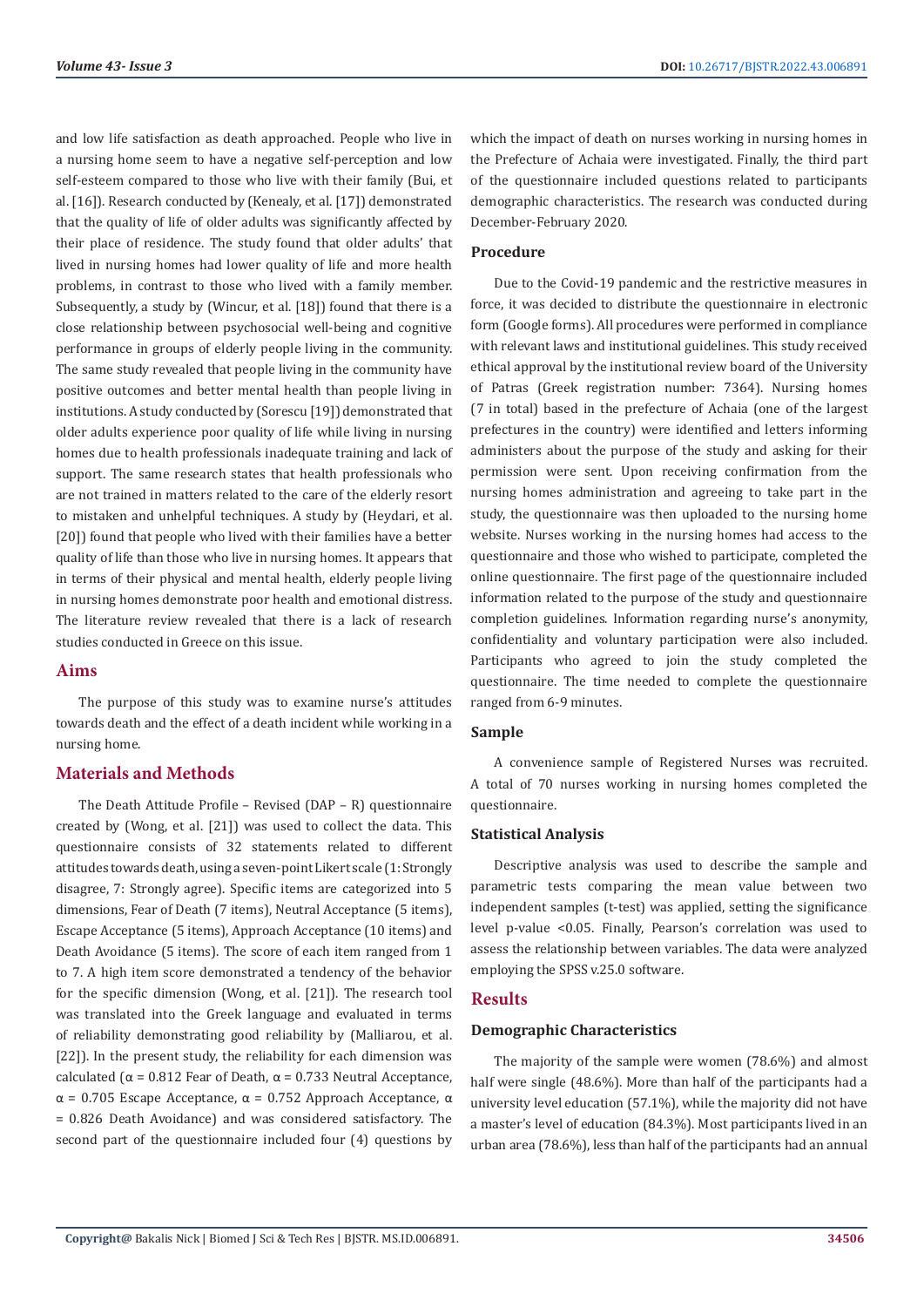family income of 10,001-20,000 euros (44.3%) and overall had more than 10 years of working experience  $(x = 11.32 \text{ years})$ .

#### **Attitudes Related to Death**

(Table 1) Participants attitudes related to Fear of Death. Based on the finding it is evident that in relation to participants Fear of Death they remain undecided (Mean =  $4.04$ , Std =  $1.449$ ). Participants on average moderately agree that death is without a doubt a grim experience (Mean = 4.86).

| <b>Table 1:</b> Participants attitudes related to Fear of Death. |
|------------------------------------------------------------------|
|------------------------------------------------------------------|

| Perception                                                                                                         | Mean | Std (SD) |
|--------------------------------------------------------------------------------------------------------------------|------|----------|
| 1. Death is no doubt a grim experience.                                                                            | 4,86 | 1,980    |
| 2. The prospect of my own death arouses anxiety in<br>me.                                                          | 4,13 | 2,239    |
| 7. I am disturbed by the finality of death                                                                         | 3,81 | 2,017    |
| 18. I have an intense fear of death.                                                                               | 3,86 | 2,142    |
| 20. The subject of life after death worries me<br>intensely<br>The subject of life after death troubles me greatly | 3,63 | 2,044    |
| 21. The fact that death will mean the end of<br>everything as I know it frightens me                               | 4,01 | 2,018    |
| 32. The uncertainty of not knowing what happens<br>after death worries me.                                         | 3.97 | 2,334    |
| Fear of Death score:                                                                                               | 4,04 | 1,449    |

#### **Neutral Acceptance**

Regarding the dimension of Neutral Acceptance, on average the participants moderately agree (Mean= 5.16, Std= 1.122).

### **Approach Acceptance**

A neutral attitude is apparent regarding the participants attitudes to the Approach Acceptance dimension of the questionnaire (Mean= 3,78, Std =1,774). Participants seem to agree that "Death will bring an end to all my troubles."

### **Escape Acceptance**

(Table 2) Participants attitudes related to Escape Acceptance. Participants moderately disagree that death is perceived as a means of escape (Mean = 3,40, Std = 1,369).

**Table 2:** Participants attitudes related to Escape Acceptance.

| <b>Attitudes</b>                                                          | Mean | Std (SD) |
|---------------------------------------------------------------------------|------|----------|
| 4. I believe that I will be in heaven after I die.                        | 4,00 | 1,873    |
| 8. Death is an entrance to a place of ultimate<br>satisfaction.           | 3.59 | 1,664    |
| 13. I believe that heaven will be a much better<br>place than this world. | 4,69 | 1,838    |
| 15. Death is a union with God and eternal bliss.                          | 3,17 | 1,655    |
| 16. Death brings a promise of a new and glorious<br>life.                 | 3,39 | 1,591    |

| 22. I look forward to a reunion with my loved ones<br>after I die.                    | 2,77 | 1,723 |
|---------------------------------------------------------------------------------------|------|-------|
| 25. I see death as a passage to an eternal and<br>blessed place.                      | 3,55 | 1,823 |
| 27. Death offers a wonderful release of the soul.                                     | 3,66 | 1,765 |
| 28. One thing that gives me comfort in facing death<br>is my belief in the afterlife. | 2,56 | 1,816 |
| 31. I look forward to life after death.                                               | 2,64 | 1,770 |
| Escape Acceptance score:                                                              | 3,40 | 1,369 |

#### **Death Avoidance**

**Table 3:** Correlation of dimension scores related to attitudes towards death and gender.

| Mean (Std (SD)         |                       |              |                           |  |
|------------------------|-----------------------|--------------|---------------------------|--|
| <b>Dimension</b>       | <b>Female</b><br>Male |              | <b>Statistical test</b>   |  |
| Fear of Death          | 3,43 (1,433)          | 4,21 (1,421) | $t = -1.674$<br>$p=0,035$ |  |
| Neutral<br>Acceptance  | 5,31 (1,287)          | 5,12 (1,083) | $t = 0.568$<br>$p=0.572$  |  |
| Approach<br>Acceptance | 3,56 (1,654)          | 3,67 (1,534) | $t = -0.783$<br>$p=0.856$ |  |
| Escape<br>Acceptance   | 3,69 (1,513)          | 3,54 (1,375) | $t = -0.537$              |  |
|                        |                       |              | $p=0,745$                 |  |
| Death<br>Avoidance     | 3,48 (1,362)          | 4,25 (1,559) | $t = -1,740$<br>$p=0,046$ |  |

Participants demonstrate a neutral attitude towards Death Avoidance (Mean =  $4.09$ , Std = 1.216). Parametric test (t-test) was used to identify any significance differences between the demographic characteristics and the five dimensions. It was found significance differences only with gender. (Table 3) Correlation of dimension scores related to attitudes towards death and gender. There is a statistically significant difference among the participants gender and the dimensions Death Avoidance (p <0.05) and Fear of Death (p <0.05). Therefore, gender appears to affect beliefs related to death and seems to play an important role in differentiating death behavior. Specifically, women agree more with the views related to Death Avoidance and Fear of Death than men. However, nurses job position, years of working experience as well as level of education do not seem to play a significant role in differentiating attitudes related to death (p> 0.05). (Table 4) Correlation of Death profile and the effect of a death event. Results indicate that the dimension of Neutral Acceptance towards death is negatively correlated (r = -0,228) with discussing a death incident when it occurs. In other words, when nurses discuss a death incident, they tend not to maintain a neutral attitude towards death. Also, the dimension of neutral acceptance towards death is positively correlated to the effect of a death event on the participants personal life  $(r = 0.210)$ . Participants' views on the Fear of Death dimension are negatively related to the effect of a death incident on their personal life  $(r =$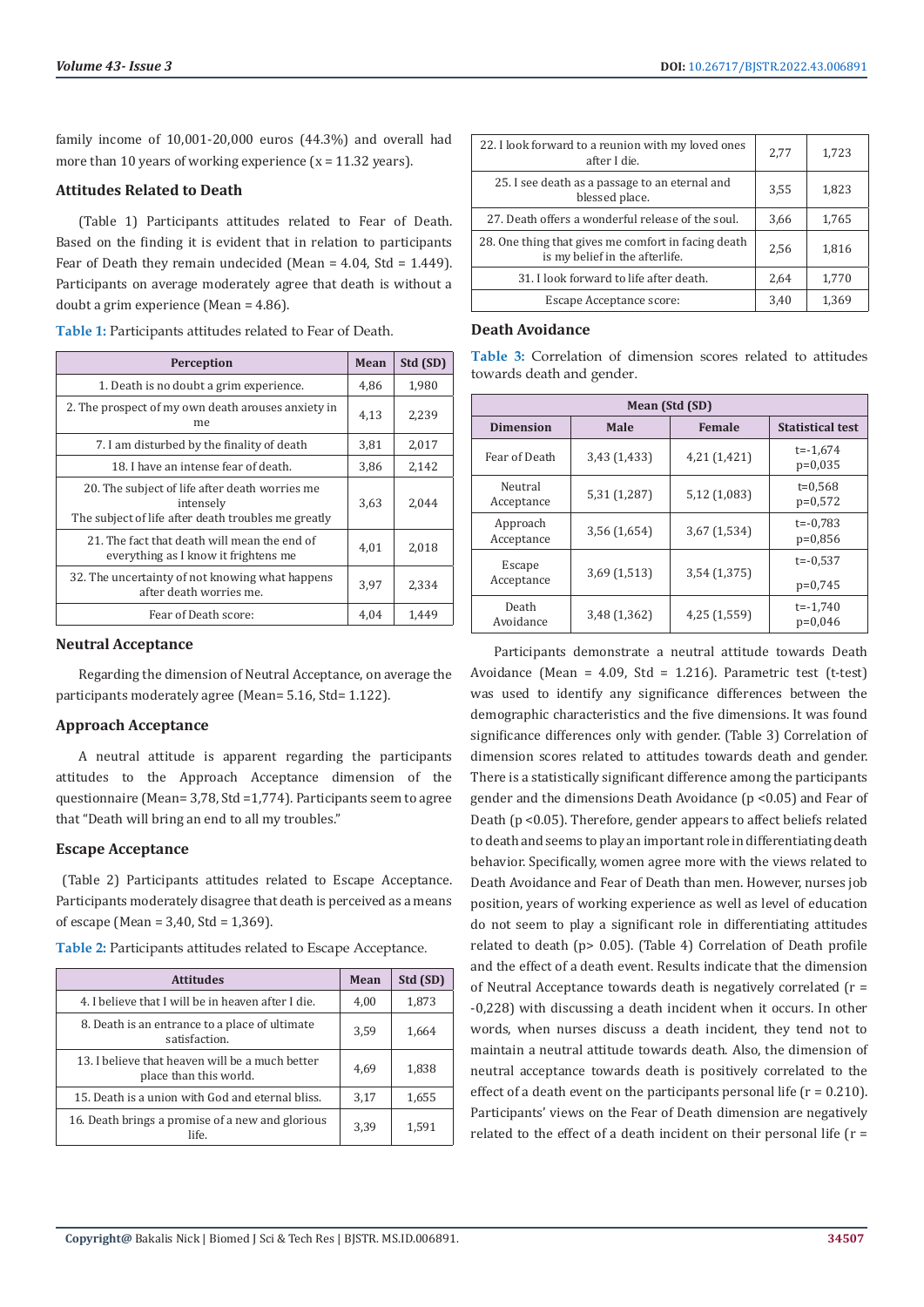-0,490) and the relief that results from discussing a death incident (r = -0,246). Discussing a death incident has a positive effect on the dimension of Escape Acceptance ( $r = 0.156$ ), that is, when in the case of discussing a death incident, participants tend to agree

that death is a means of escape. Finally, the dimension of Death Avoidance is negatively affected by the effect of a death incident on the participants daily life  $(r = -0.305)$ .

**Table 4:** Correlation of Death profile and the effect of a death event.

| Correlation coefficient (p-value) |                                                                        |                                                      |                                                                                                                      |                                                                                  |
|-----------------------------------|------------------------------------------------------------------------|------------------------------------------------------|----------------------------------------------------------------------------------------------------------------------|----------------------------------------------------------------------------------|
| Profile                           | Do you discuss a death<br>event in your ward/clinic<br>when it occurs? | How does a death event<br>affect your personal life? | If you discuss a death event<br>in your ward/clinic when it<br>occurs, to what extent does<br>this offer you relief? | How do you choose to<br>relieve emotions that<br>arise from a death<br>incident? |
| Fear of Death                     | 0,101(0,405)                                                           | $-0.490*(0.000)$                                     | $-0,246*(0,038)$                                                                                                     | $-0,188(0,119)$                                                                  |
| Neutral Acceptance                | $-0,228*(0,048)$                                                       | $0,210*(0,041)$                                      | 0,051(0,697)                                                                                                         | 0,170(0,159)                                                                     |
| Approach Acceptance               | $-0.073(0.548)$                                                        | $-0,096(0,426)$                                      | $-0,132(0,595)$                                                                                                      | $-0,009(0,942)$                                                                  |
| Escape Acceptance                 | $0,156*(0,004)$                                                        | $-0,046(0,706)$                                      | 0,078(0,734)                                                                                                         | $-0,075(0,540)$                                                                  |
| Death Avoidance                   | 0,155(0,201)                                                           | $-0,305*(0,010)$                                     | $-0,183(0,162)$                                                                                                      | $-0,100(0,411)$                                                                  |

#### **Discussion**

According to the results of this study, when a death incident occurs, nurses are significantly affected. Talking about death offers relief to most of the participants while when there don't discuss death it affects them negatively. Almost half of the participants claim they are not affected by a death incident while a very small percentage were not negatively affected at all when they did not discuss a death incident. Research by (Malliarou, et al. [22]) agrees that discussing a death incident has a therapeutic effect on health professionals and is a very helpful way to relieve emotions caused by a death, which participants often think about after it occurs. This study also highlighted participants ways of dealing with emotions that arise from a death incident. Generally, they choose to isolate themselves, avoid discussing it with colleagues, cry, choose to think about it at home, or completely ignore the incident as a way of coping. Participants feel that their personal life is affected by a death incident to a considerable extent. Similar results have been reported by other studies (Malliarou, et al. [22,23]). These results demonstrate the need for bereavement counseling offered in these health care settings to patients and their family members but also to health professionals caring for patients in the final stage of their life.

Death is without a doubt a macabre experience for all participants. The findings indicate that participants express that the thought of death causes anxiety, they avoid thinking about death, are disturbed by the finality of death, and have a strong fear of death. In addition, the results of this study demonstrate that participants have a neutral attitude in the dimension of Escape Acceptance. Participants seem to tend to agree that death is a union with God and eternal bliss. Other similar studies have reported that

participants believe that death will reunite them with their loved ones, provide a passage to an eternal and blessed place (Torres-Mesa, et al. [24]), offer relief to their soul, and that their faith will provide them comfort in the afterlife (Malliarou, et al. [22]). The finding of this study suggest that participants think of death, but most try not to. A statistically significant difference was found between nurses' behavior towards death and gender regarding Death Avoidance and Fear of Death. Gender seems to have an important role in differentiating death behavior. More specifically, women agree more with the views of these dimensions regarding death (Death Avoidance and Fear of Death) than men. Similar results were reported by (Lopera [25]).

It is worth mentioning that a neutral attitude towards death is negatively related to the discussion of a death incident when it occurs. In the case where nurses discuss a death incident, they tend not to maintain a neutral attitude towards death. Also, participants' views on the fear of death are negatively related to the impact of a death incident and the relief that results from talking about it. In other words, the more they fear death, the higher the impact a death has on their lives.

#### **Study Limitations**

Although this study revealed important information, the sample was small. Therefore, future research is deemed necessary using a larger sample from additional nursing homes in Greece.

# **Conclusion**

The findings suggest that if nurses had more knowledge and understanding of the care needed by the dying patients and their family, they would be in a better position to provide quality care to patients during the final stages of life. Education on this topic,